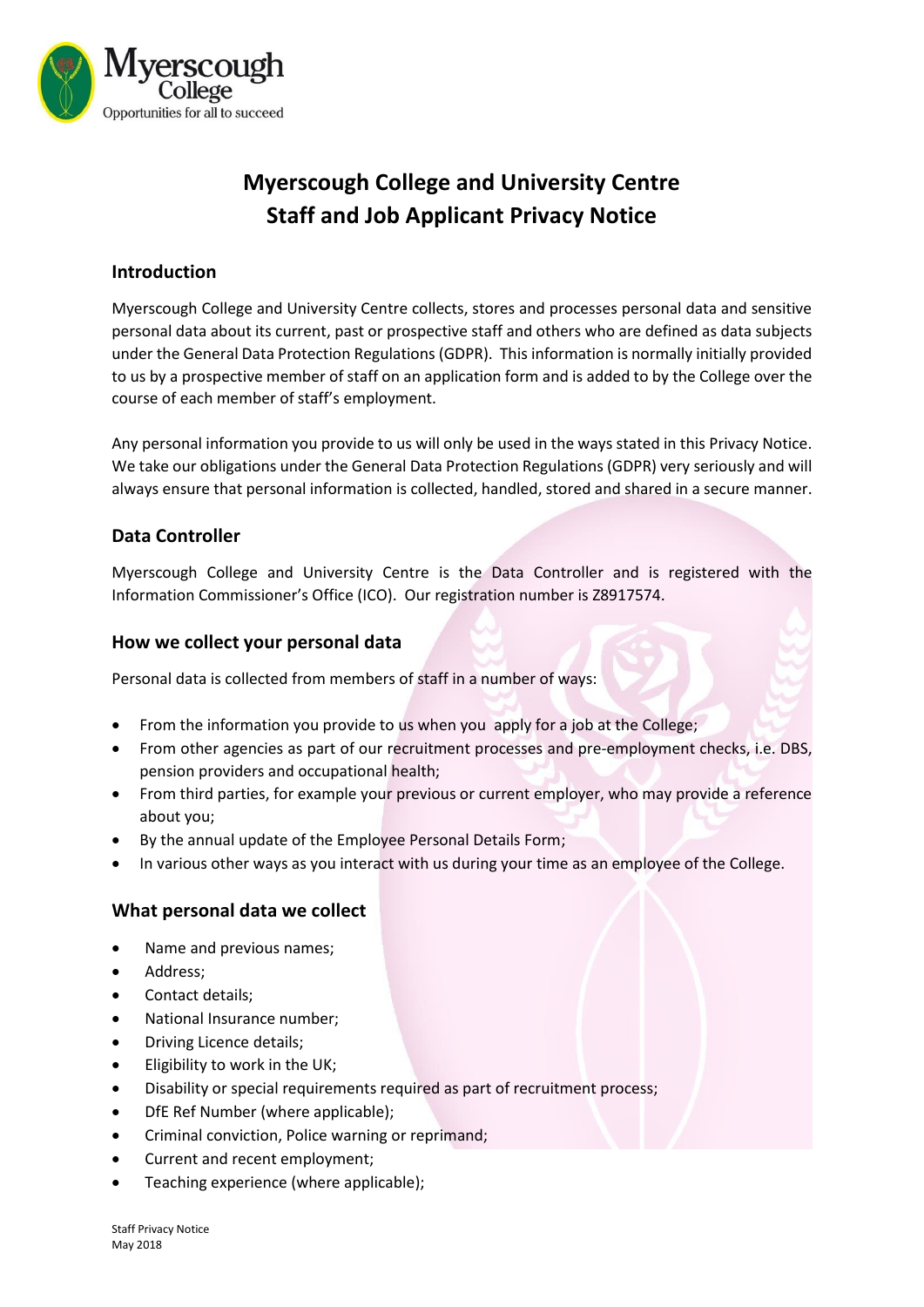- Education and training;
- Outside interests;
- Experience relating to role applied for;
- Referee contact details;
- Pre-employment health questionnaire;
- Bank or Building Society account details;
- Student Loan information;
- Photograph.

For the purposes of Equality, Diversity and Inclusion monitoring, we also collect data which will help us to review employment policies and practices, particularly where the equality of opportunity is concerned. This information will be analysed to ensure compliance with the Equality Act 2010, the purpose of which is to legally protect people from discrimination in the workplace and in wider society.

- Ethnicity;
- Age;
- Sex:
- Gender identity;
- Caring responsibilities;
- Childcare responsibilities;
- Disability;
- Relationship status;
- Religion / Faith / Belief;
- Sexual orientation.
- Pregnant
- UK residential status
- Employment status
- Service personnel

#### **Why we collect and use your personal data**

The College needs to process certain personal information about its members of staff for a number of contractual administrative purposes and to comply with legal obligations, for example, employment and tax, immigration, health and safety and safeguarding laws, assisting the police and other authorities with their investigations:

- Recruitment and pre-employment checks;
- Payment of salaries, pensions and other staff benefits;
- Reimbursement of expenses;
- Performance management;
- Training and development;
- Conduct;
- Grievances, complaint and disciplinary investigations;
- Maintaining staff records;
- Complying with visa requirements;
- Provision of wellbeing and support services;
- Provision of IT and information services;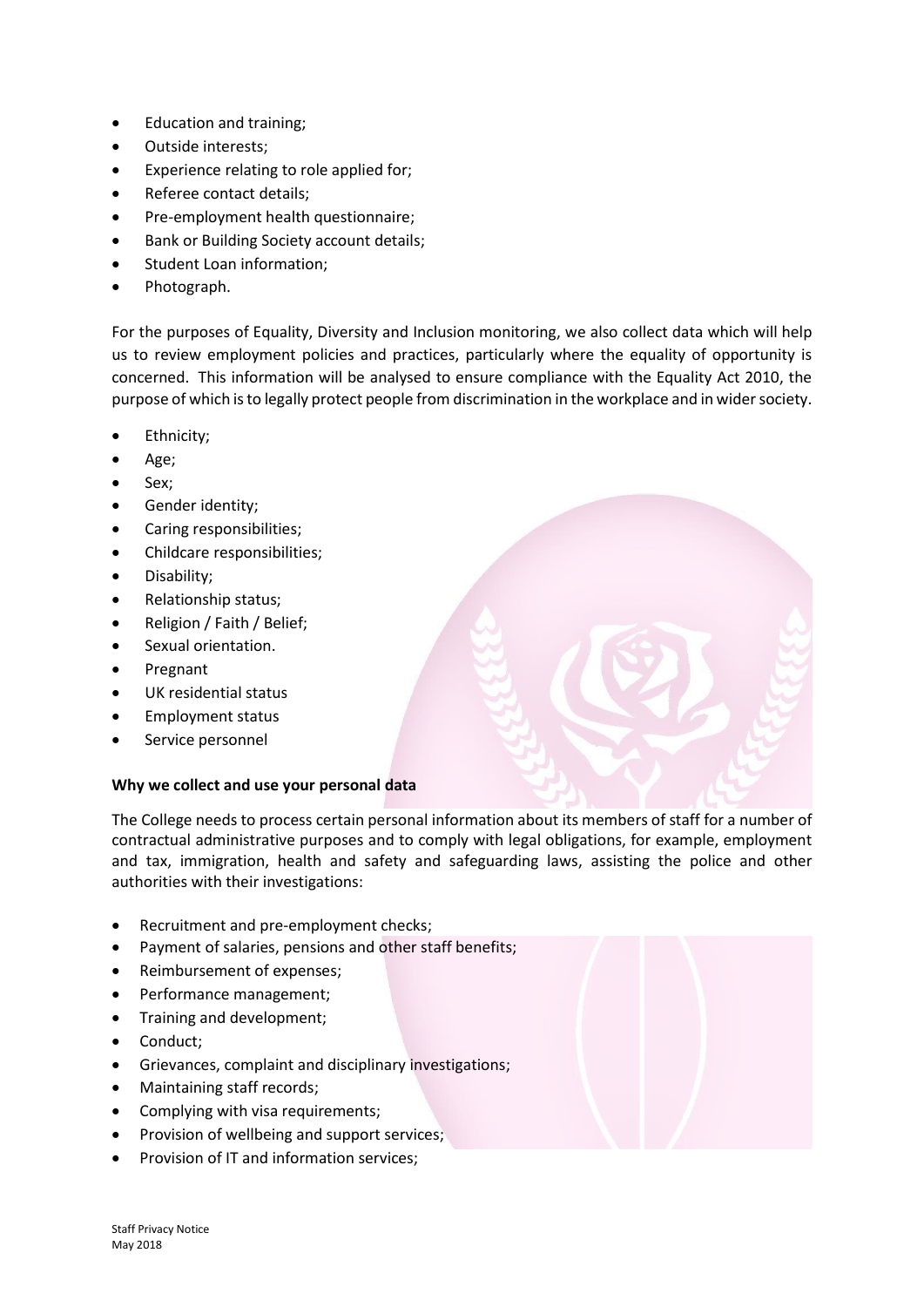- Carrying out surveys and statistical analysis (including using third party data processors to carry out benchmarking and surveys for us);
- Providing operational information;
- Safeguarding and promoting the welfare of staff;
- Ensuring the health, safety and security of our staff;
- Reasons for absence and any associated medical conditions;
- Preventing and detecting crime;
- Carrying out internal and external audits.

The College processes sensitive personal data for a number of administrative purposes:

- Managing HR processes, such as administering sick pay and sick leave schemes, managing absence, administering maternity/paternity/adoption/parental leave and related pay schemes;
- Managing a safe environment and ensuring fitness for work;
- Managing obligations under equal opportunities legislation;
- Provision of occupational health and wellbeing services to individuals.

The categories of sensitive personal data are race or ethnic origin; religion, faith or belief; physical or mental health; trade union membership; political opinion; genetic or biometric data; sexual orientation. Where we collect your sensitive personal data, we do this on the basis that it is necessary for the purposes of carrying out our obligations in the field of employment law.

#### **Who do we share your personal data with**

The College may need to share your personal and sensitive personal data with third parties who are contracted to work on its behalf, for example payroll agencies, pension providers, insurers or legal consultants. We will also confirm dates and nature of an individual's employment to a prospective employer in a reference.

Third parties with whom we share personal data are:

- Government departments and agencies where we have a statutory obligation to provide information, for example Her Majesty's Revenue and Customs (HMRC) [HMRC Privacy Notice](https://www.gov.uk/government/organisations/hm-revenue-customs/about/personal-information-charter) and the Home Office (in connection with UK visas and immigration); [Home Office Privacy Notice](https://www.gov.uk/government/organisations/home-office/about/personal-information-charter)
- Teachers' Pension (TPS); [Teachers Pensions Privacy Notice](https://www.teacherspensions.co.uk/public/privacy.aspx)
- Local Government Pension (LGPS); [LGPS Privacy Notice](https://www.yourpensionservice.org.uk/about-yps/data-protection-act/)
- Moorepay (Payroll agency); [Moorepay Privacy Notice](https://www.moorepay.co.uk/privacy-policies/)
- The Disclosure and Barring Service (DBS); [DBS Privacy Notice](https://www.gov.uk/government/publications/standard-and-enhanced-dbs-check-privacy-policy)
- Organisations who work with us to provide staff support services (e.g. counselling and occupational health services);
- Crime prevention or detection agencies (police and security organisations, Department for Works and Pensions and local authorities);
- Healthcare, social and welfare organisations;
- Internal and external auditors;
- Solicitors, courts and tribunals;
- Trade union and staff associations (where information is already in the public domain or we have consent from the member of staff);
- Survey organisations, for example the annual staff survey;
- Office for National Statistics. [ONS Privacy Statement](https://www.ons.gov.uk/census/censustransformationprogramme/privacystatement)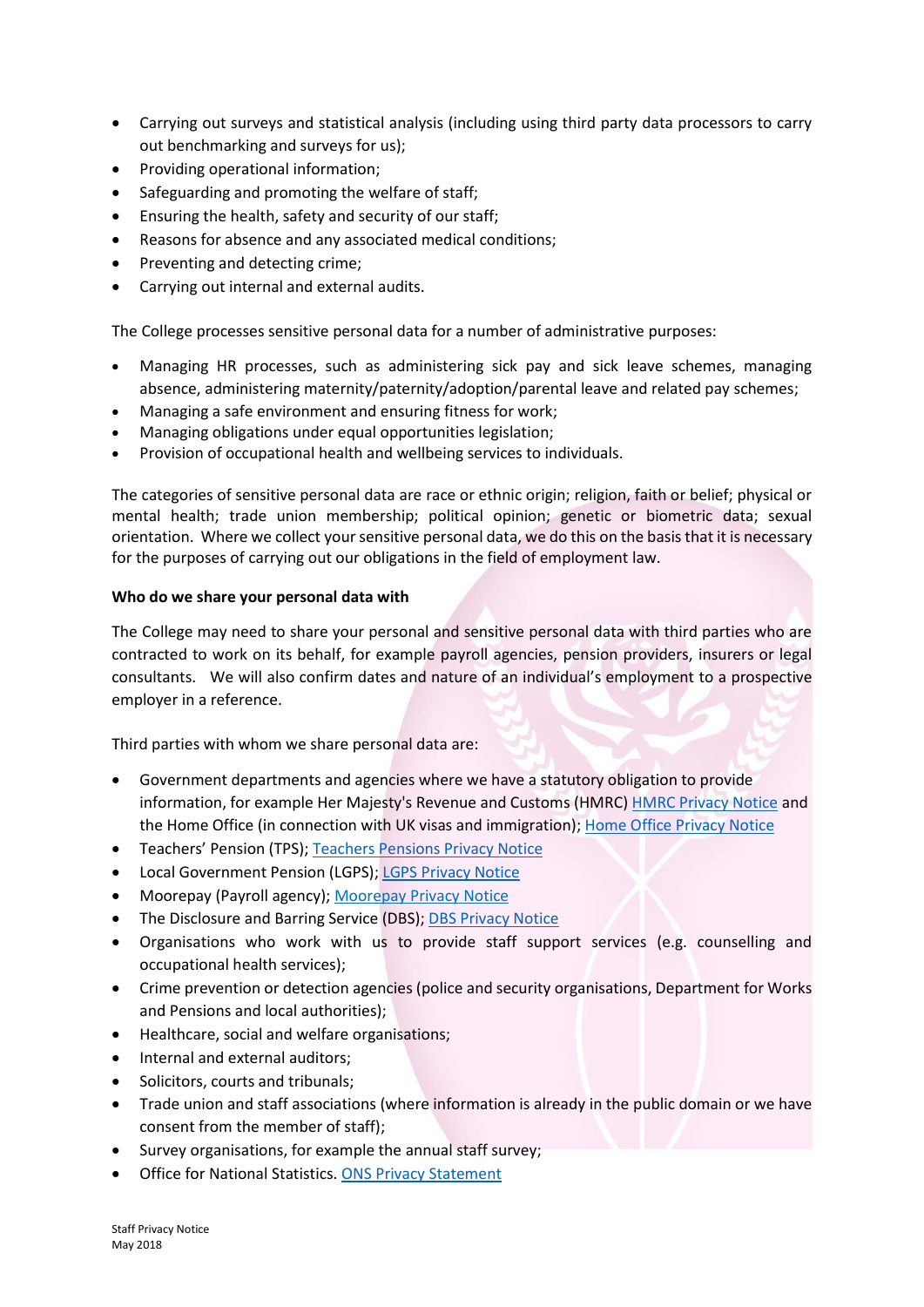Myerscough College and University Centre seeks the written assurance as to GDPR compliance of all third parties with whom information is shared and will not share information where this is not received.

Your name, job title, department, college email address and telephone extension will be published and shared via the Staff Directory for internal use by staff and by external call handling staff to direct calls accordingly.

#### **How long do we keep your personal data**

We will not keep your personal information for longer than we need it for the purposes we have explained above.

When you apply for a job with us, but your application is unsuccessful, we will keep your personal information for no longer than one year from the submission of your application.

Where you are an employee, we will keep your personal information for as long as you work with us and then after you leave, we will keep your personal information for six years. Personal information in relation to your pension will be held for longer in accordance with pension regulations.

#### **Your Rights**

Under GDPR, you have the rights as an individual to:

- Find out what personal data we hold about you and obtain a copy of this data, free of charge, within one month of you making the request;
- Ask to correct inaccurate or incomplete data.

If you think we are acting unfairly or unlawfully, you can:

- Object to the way we are using your data;
- Complain to the [UK Information Commissioner's Office](https://ico.org.uk/).

Under certain circumstances, you also have the right to ask us to:

- Restrict the use of your data (if you have raised issues about the accuracy or use of your data until we have investigated and responded to your concerns);
- Erase your information (the right to be forgotten);
- Comply with your wishes, where you have previously agreed to us processing your data, and have withdrawn consent to further processing;
- Provide you with a portable electronic copy of the data you have provided to us.

Should you wish to see what personal data we hold about you, you should make a Subject Access Request to the Data Protection Officer, by emailin[g dpo@myerscough.ac.uk,](mailto:dpo@myerscough.ac.uk) or in writing to:

Data Protection Officer Myerscough College St Michaels Road Bilsborrow Preston PR3 0RY